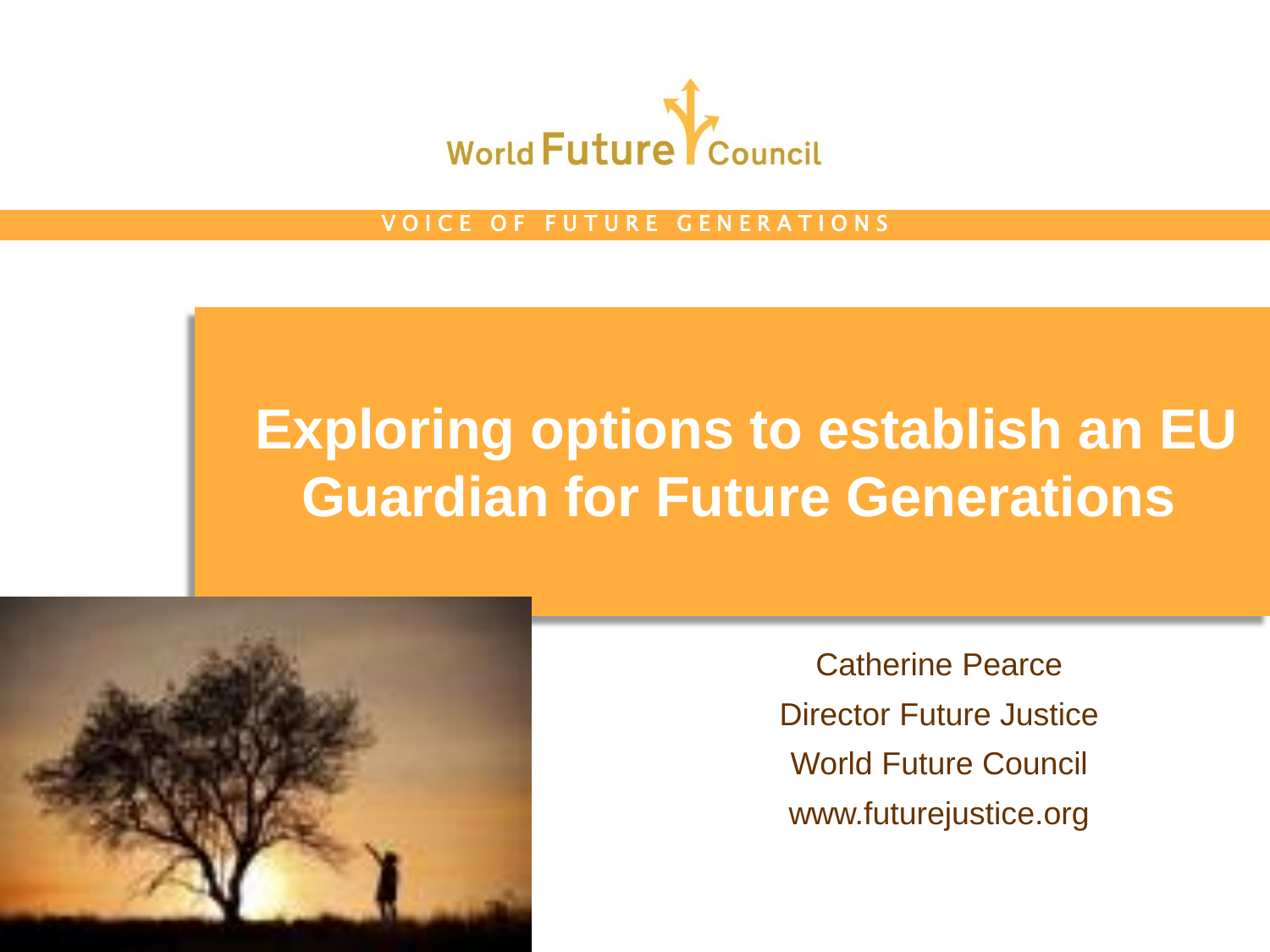### **Where in the world?**

#### **Inspiring institutions in:**

Canada, Chile, Finland, Germany, Hong Kong, Hungary, Namibia, New Zealand, the Philippines, Wales



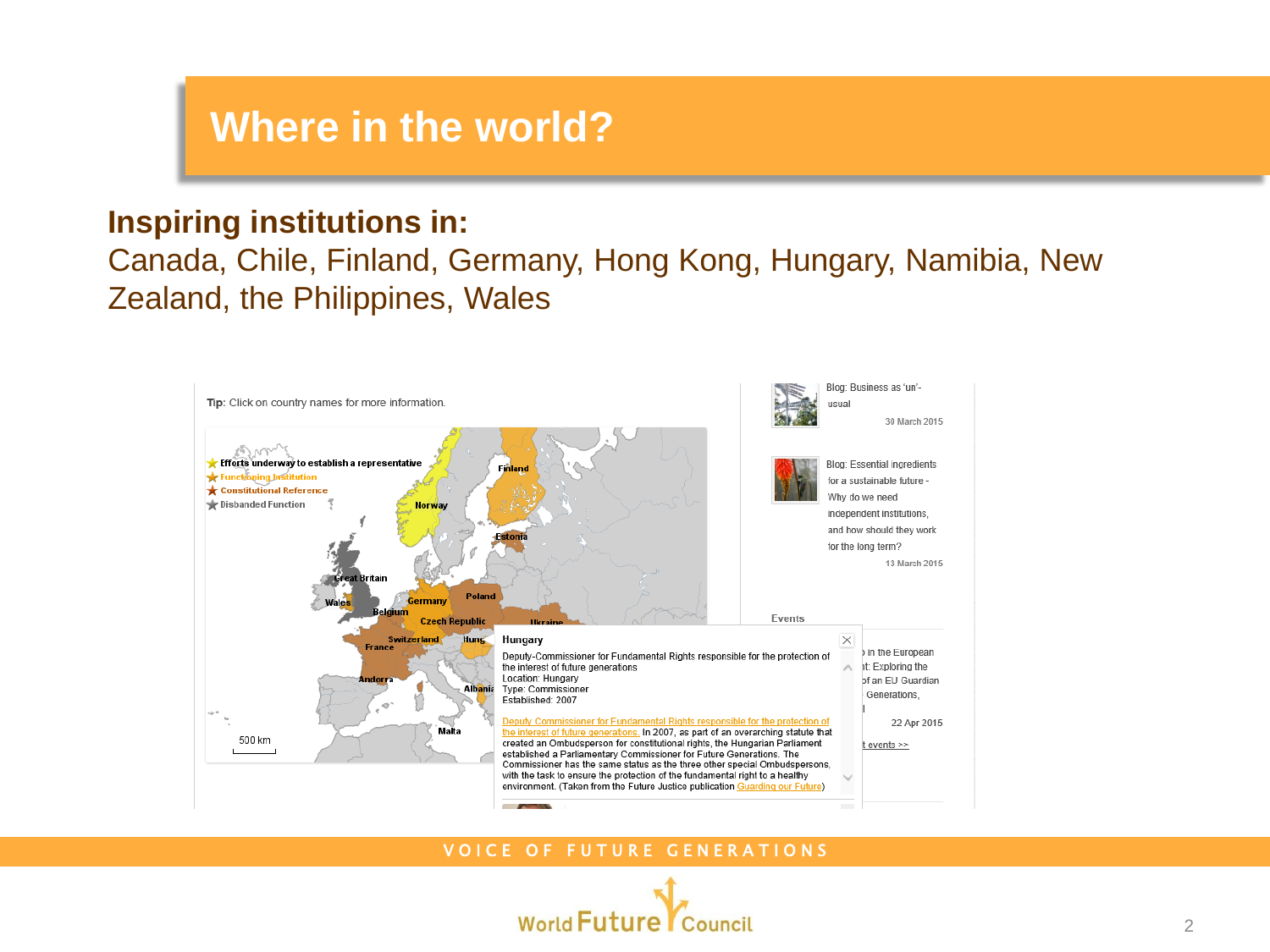## **Key Functions of a Guardian for Future Generations**



#### evaluate policies

provide analysis, insight and advice on long-term trends – contributing to the science policy interface

mediate between different departments to ensure policy coherence

provide the checks and balances required to meet longer–term sustainability goals

act as catalysts bridging the interests of present and future generations

respond to citizen complaints

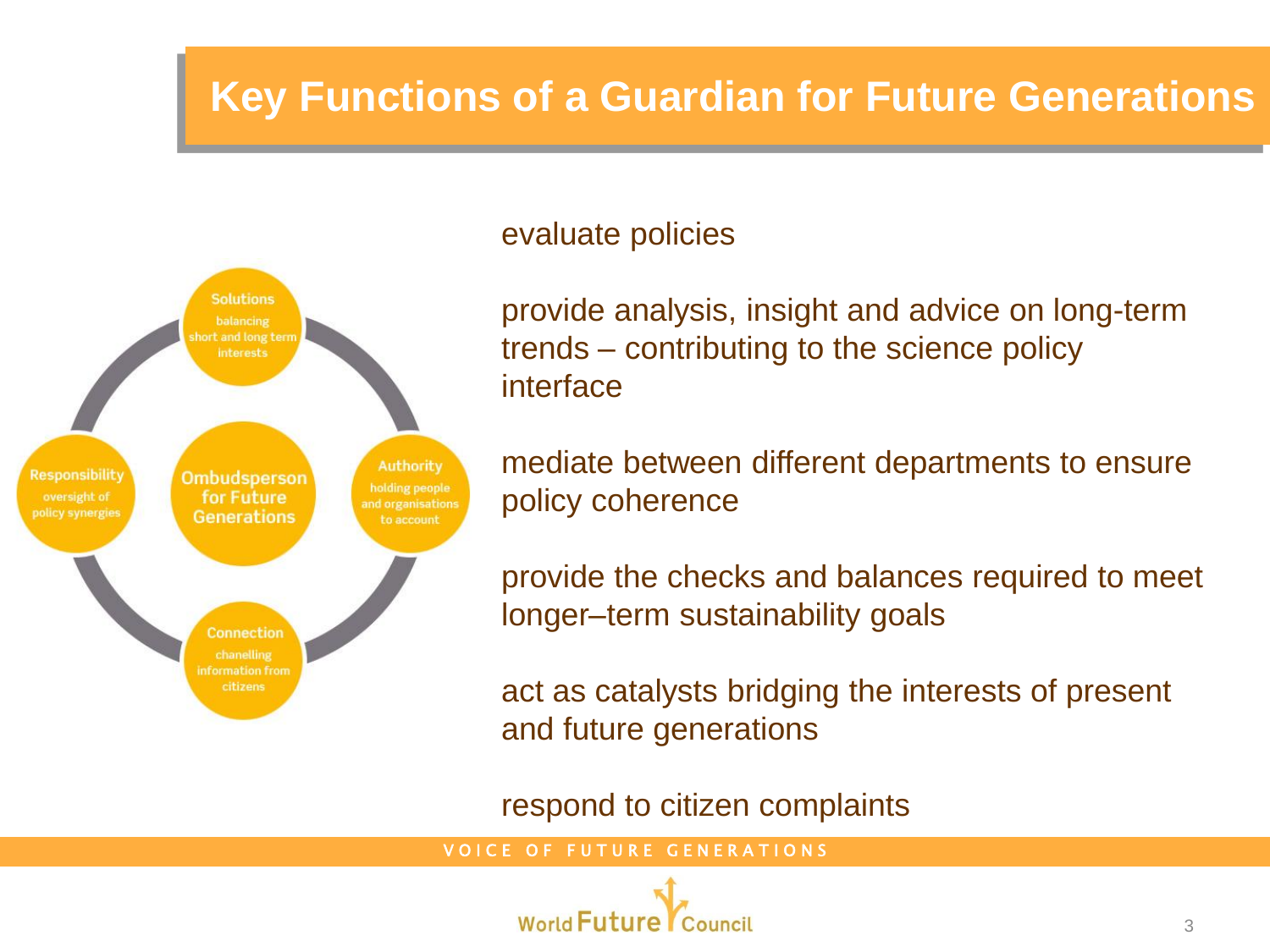### **Defining Principles**



**1. Independent**, and seen to be impartial and unbiased, they should not hold any another post. The office should be legally independent

**2. Effective**; it should exercise certain powers and responsibilities and it should be resourced to sufficiently carry out its duties

**3. Transparent**; it needs a clear and direct mandate and should report annually to the Parliament on its work and findings

**4. Legitimate** by democratic standards. The individual should be selected and appointed by the Parliament **5. Access** to information; it needs extensive authority to request whatever files are deemed relevant

**6. Accessible** for integrative assessments; it should allow for institutionalized and inclusive input and assessment, with full, open access from civil society

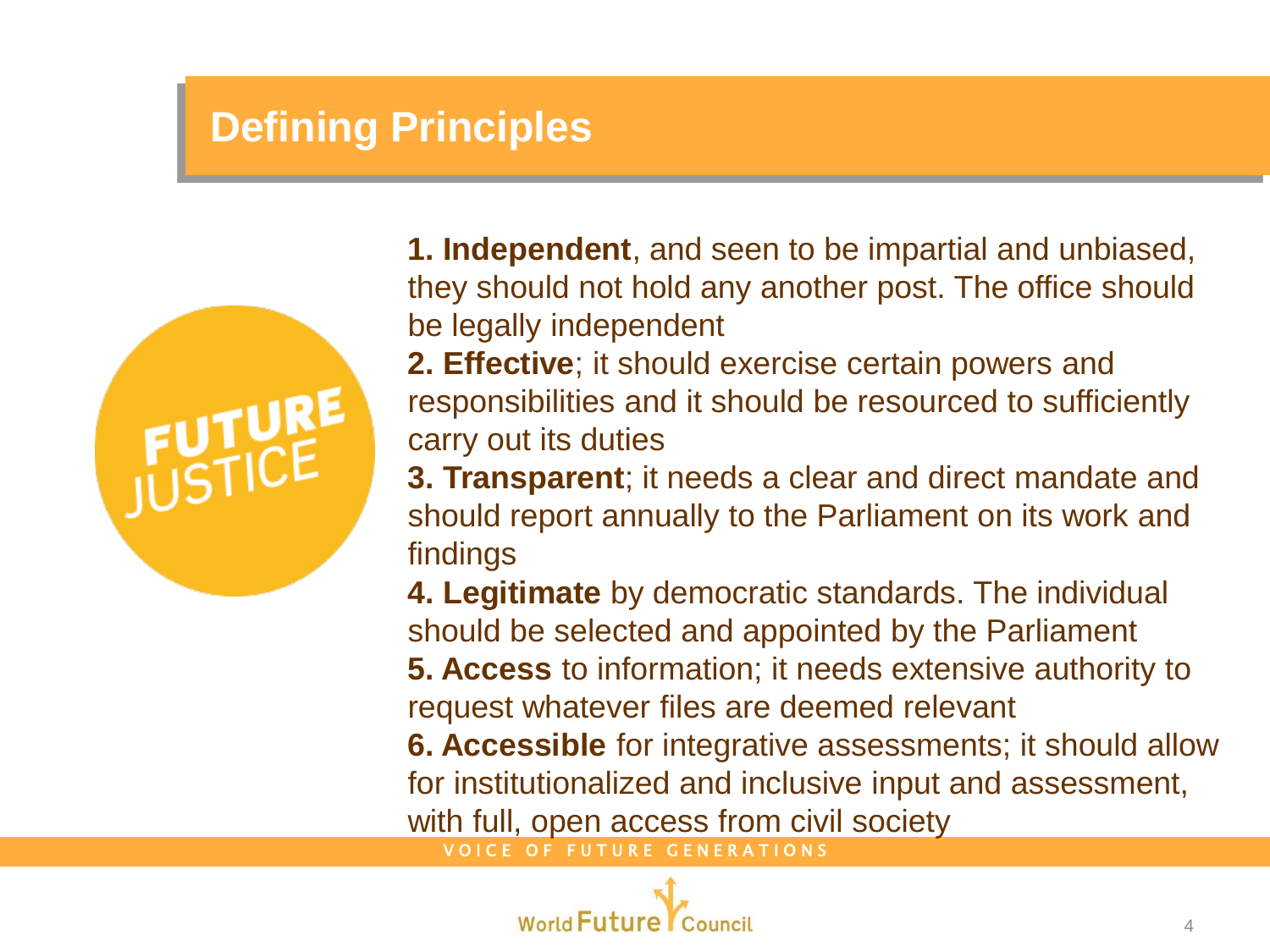### **Benefits of institutional innovation for the EU**

### **Helping to future proof European policy making**

- **Reinforce European values** of a sustainable social market economy smart, sustainable and inclusive growth and increase policy coherence and regulation for a secure European future.
- **Ensure effective implementation**. Establishing a representative which supports implementation (2030 Agenda for Sustainable Development, legislation, flagship initiatives etc) with a future oriented and holistic understanding will increase acceptance of priorities and help the EU deliver on its commitments.
- **Modernise EU instruments** to address long term societal challenges including for example well being indicators which help the EU to 'go beyond GDP', how to apply social discount rates.
- **Creating a citizen's Europe**. Scepticism is leading to apathy across some of EU's citizens. A representative to receive citizen complaints on long term impacts of European policies helps to improve trust of Europeans in their institutions and provides good intelligence about major concerns.

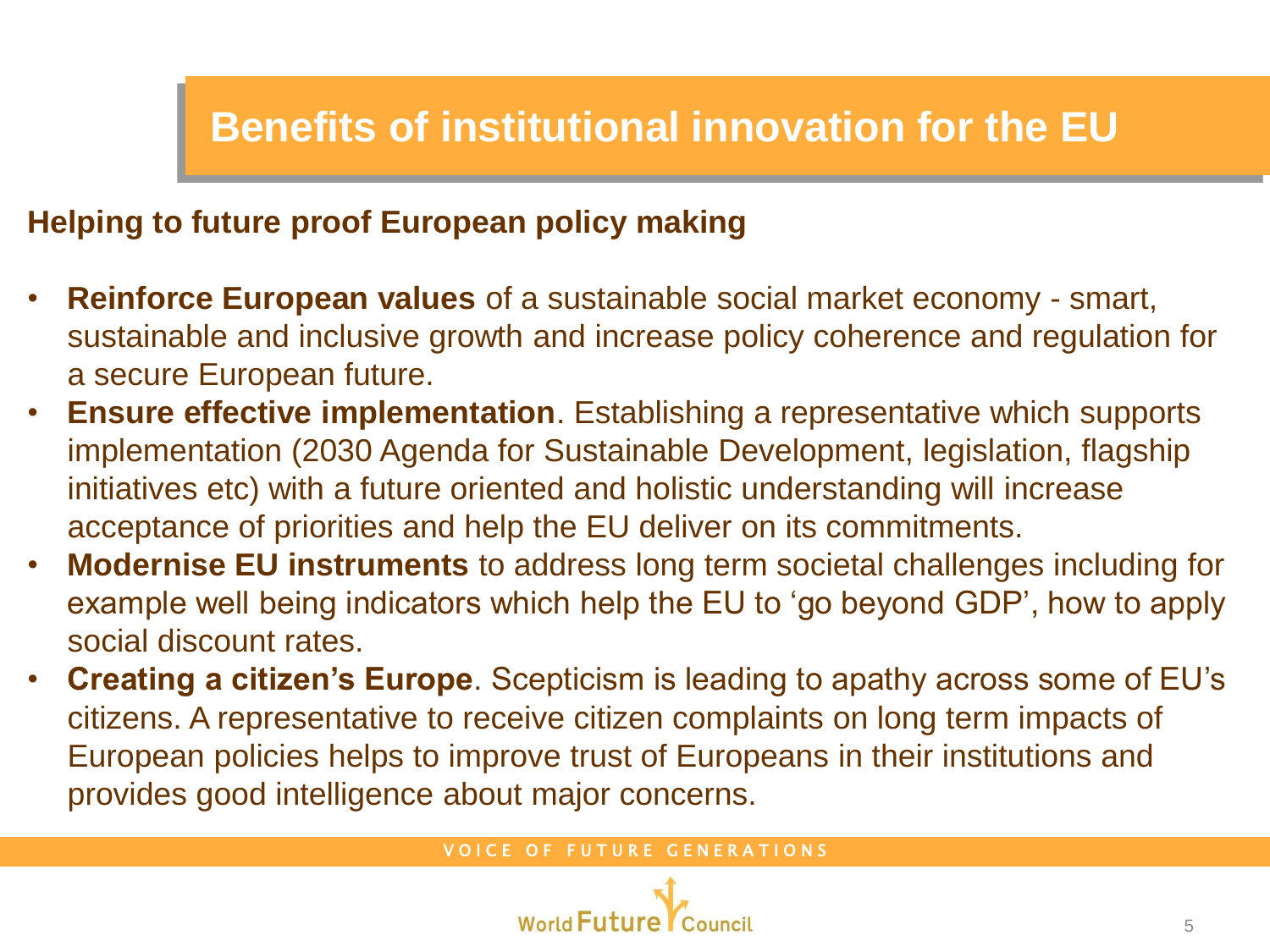### **Benefits of institutional innovation for the EU**

- **Advising on policies and legislative proposals while they are being developed** The Commission could enhance the effectiveness of this function by committing to an explicit response to Guardian observations on draft proposals when publishing a formal proposal.
- **Advising the co-legislators on published proposals**

Given timely opportunities to respond promptly to the publication of proposals, in order to ensure that its interventions are early enough to shape the debate in Council and Parliament.

• **Assessing the performance of the European institutions**

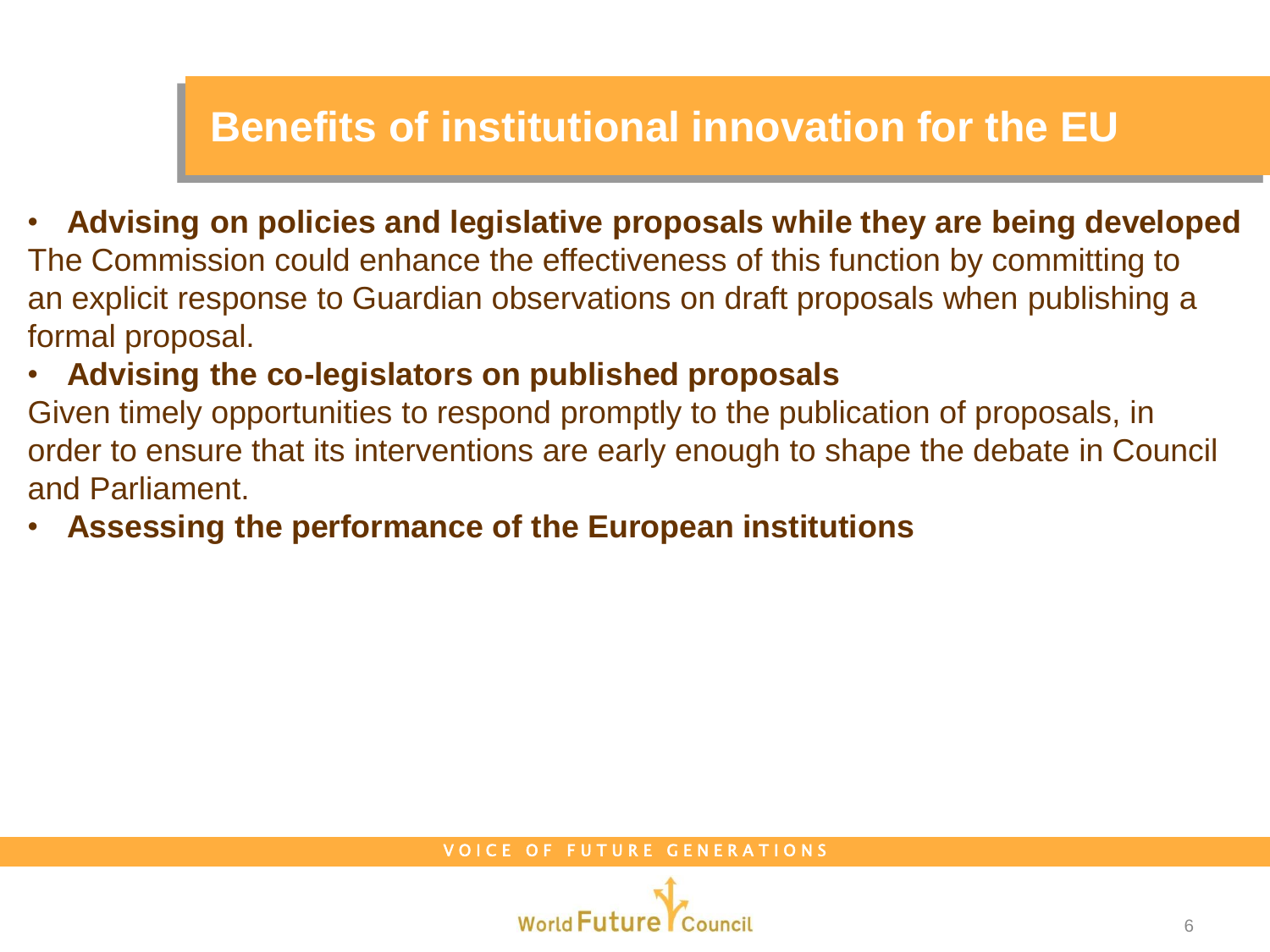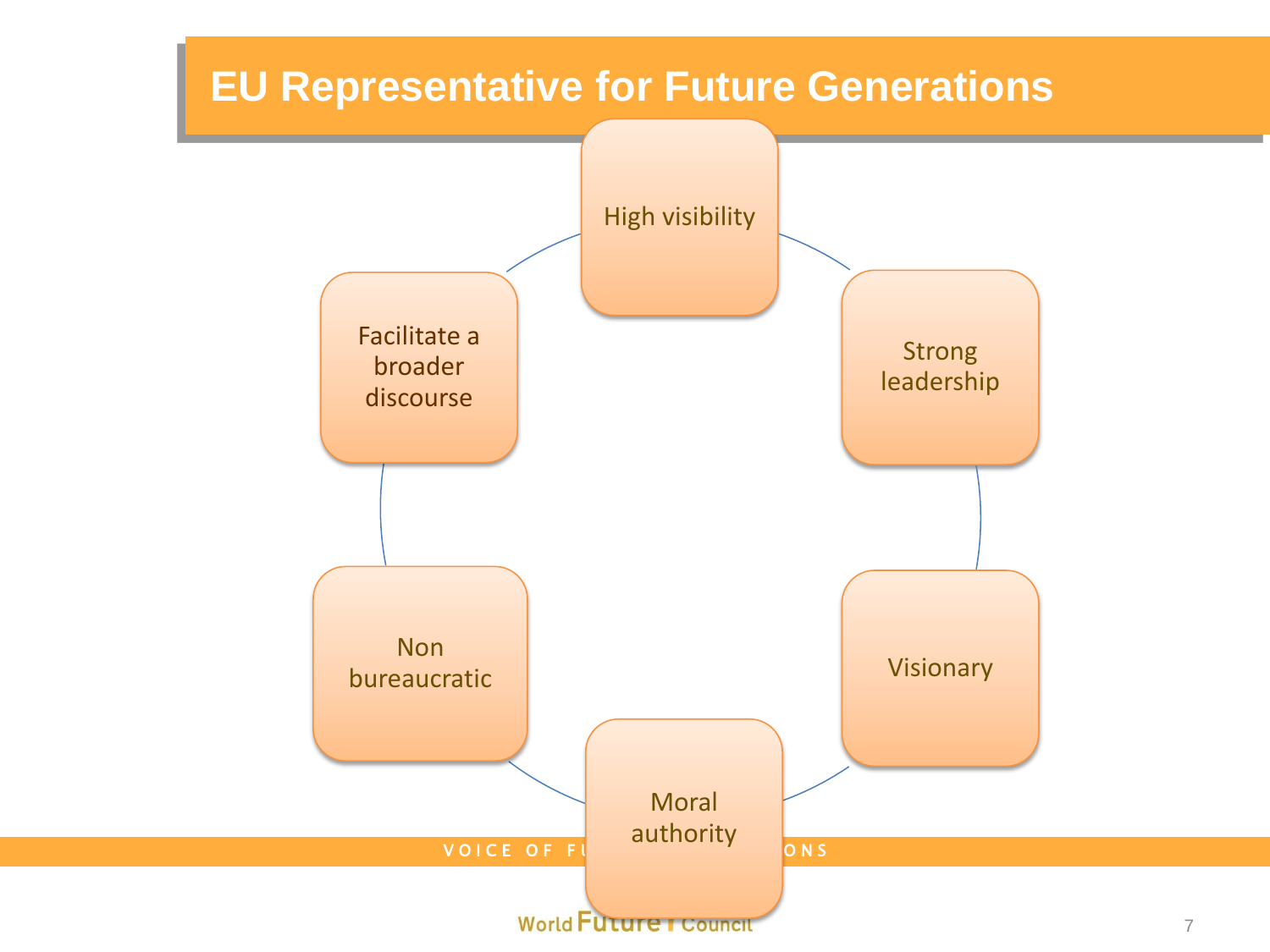### **Options**

- **1. Treaty change**
- **2. Adapting an existing EU role**
- **3. Separate legislation**
- **4. Separate sectoral legislation**
- **5. Ad hoc administrative agreement**
- **6. Inter- Institutional Agreement**

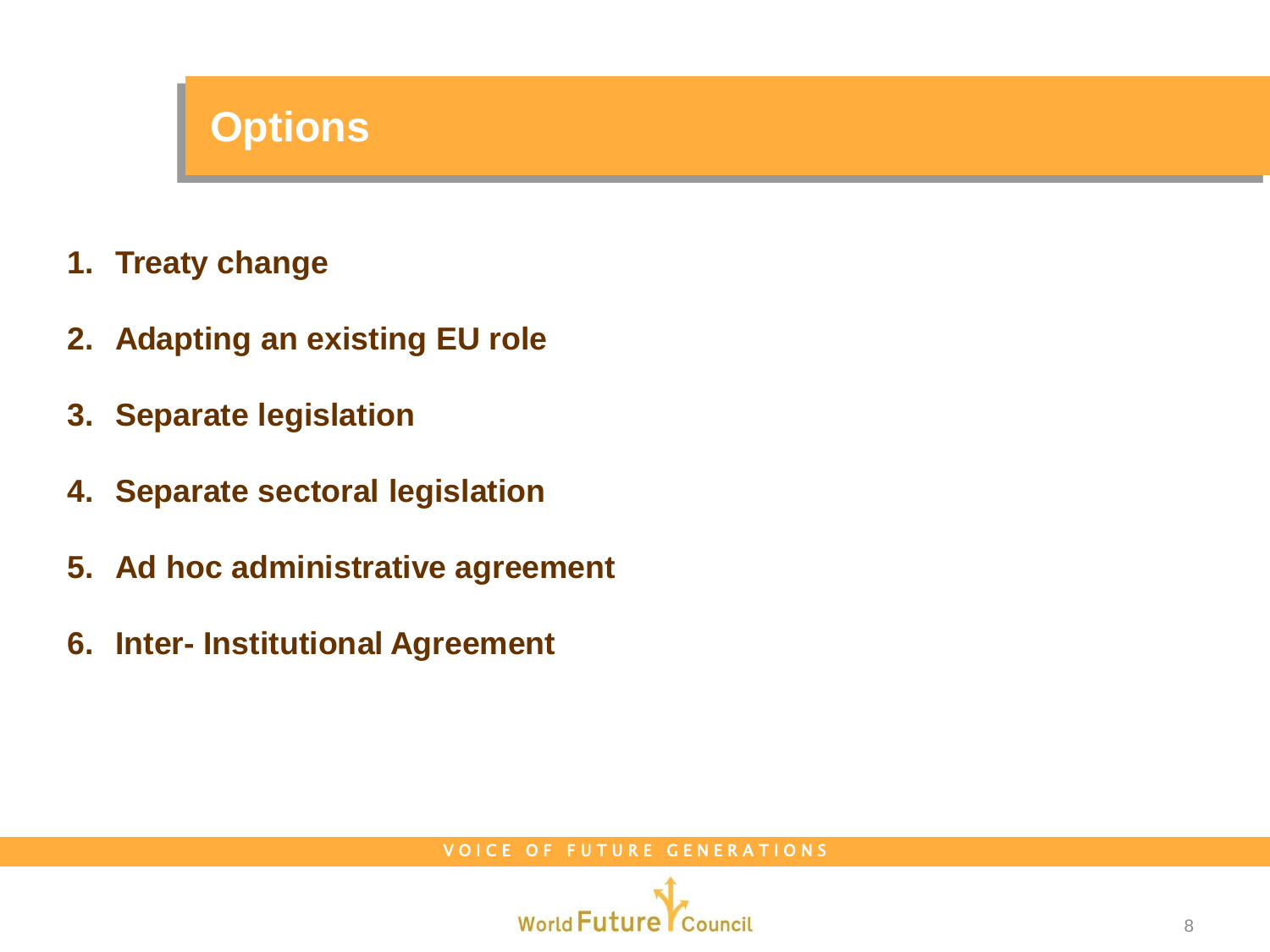## **Treaty Change**

*In principle,* the most attractive approach to establishing an EU-level Guardian for Future Generations role is to enshrine it in the founding treaties of the EU.

There is precedent for the creation of new roles by the Treaties; a good example is the creation of the EU Ombudsman by the Maastricht Treaty in 1992 (with the first Ombudsman taking office in 1995).

#### **Advantages:**

More difficult to change or remove the institution - would help to guarantee their independence and powers

### **Disadvantages:**

A demanding process! In the case of the Ombudsman role, this was included as an additional element in a negotiation which was already planned, and commonly accepted as necessary.

Appetite among the institutions and the Member States for a wide-ranging renegotiation of the EU treaties is currently very low.

It would not guarantee its relevance in policymaking or decision-making.

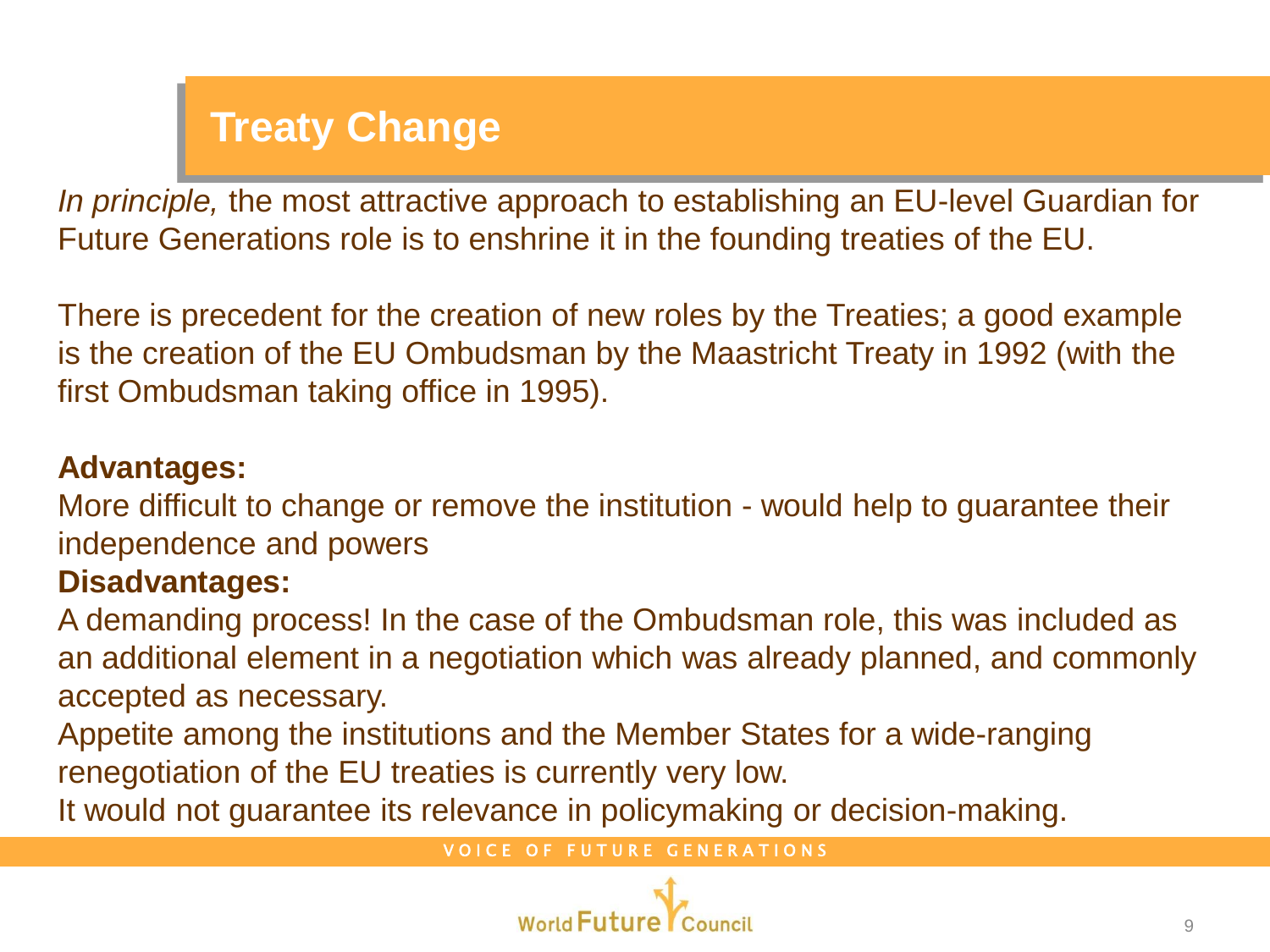## **Adapting an existing EU role**

A quicker route could be through adapting an existing role.

Eg. The **European Ombudsman:** an impartial, quasi-judicial investigator, who is called into action by the presentation of a complaint by an individual citizen or group of citizens in relation to maladministration in the EU institutions; **Disadvantages:** It has no specific policy-making role.

A further hurdle in the way of expanding the EU Ombudsman role for this purpose would be that it is currently defined by the Treaty; the difficulty associated with removing Treaty-based offices also extends to amending them or adding to their responsibilities.

Eg. The **European Fundamental Rights Agency**: one of the EU's decentralised agencies, established in 2007. An independent institution which collects and analyses data on a range of fundamental right issues, assists EU institutions and Member States in safeguarding EU citizen's fundamental rights.

**Disadvantages:** Given the focus of the FRA on the Charter, and the challenges and risks that would be involved in reopening and renegotiating the Charter, it would be difficult to adapt the FRA to incorporate a Guardian role.

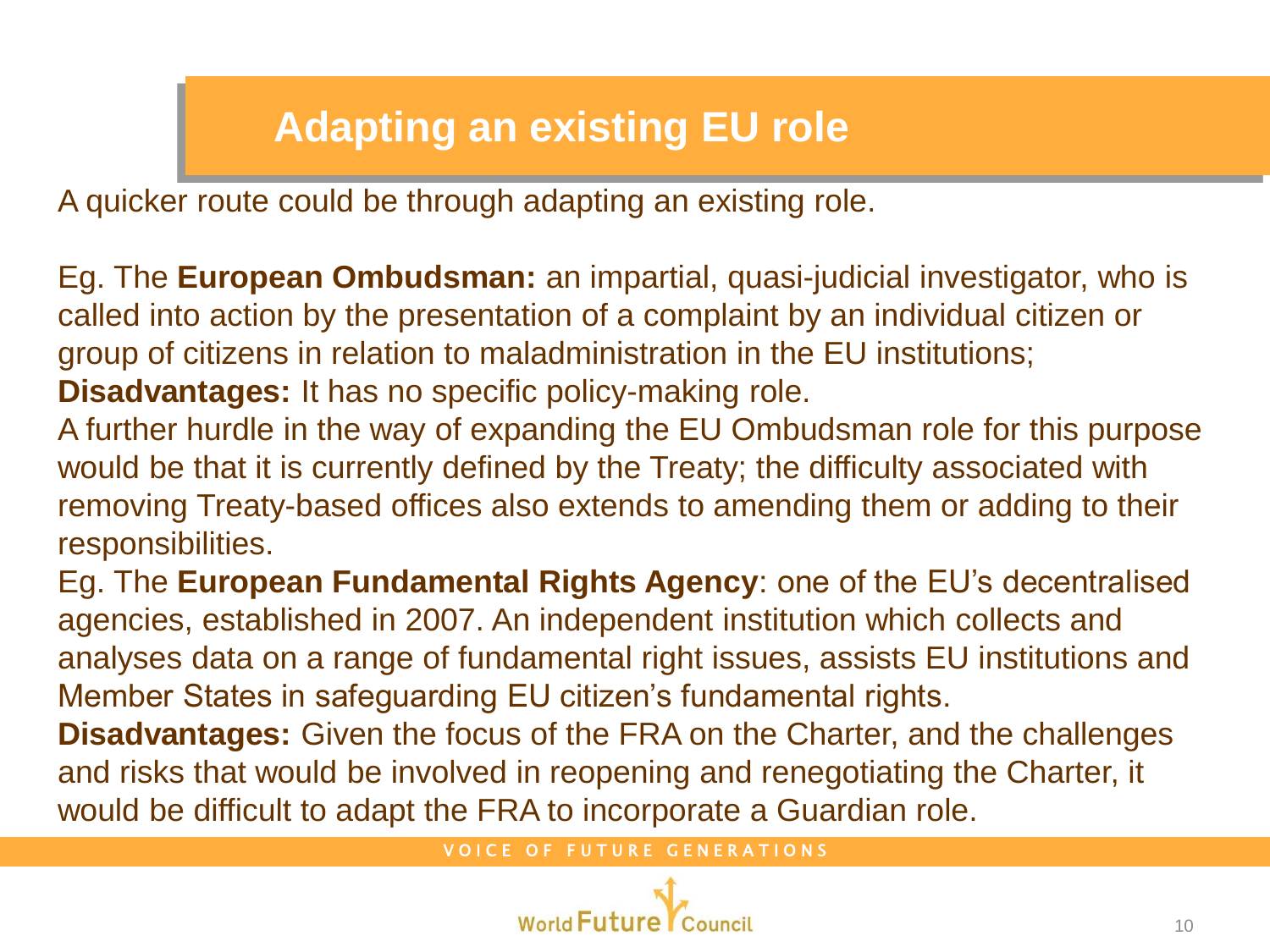### **Separate Legislation: two options**

Stand alone legislation

Eg, European Fundamental Rights Agency, the European Environment Agency

**Advantages:** The process of co-decision ensures that a new institution has support from all 3 main institutions (Commission, European Parliament, and Council), therefore ensuring that attention is paid to the Guardian's advice in the future deliberations of the institutions.

Would be difficult to abolish or severely limit the Guardian's role in future.

#### **Disadvantages**:

A cumbersome process, requiring substantial time and broad effort required, from both institutions and civil society, at a time when appetite is low.

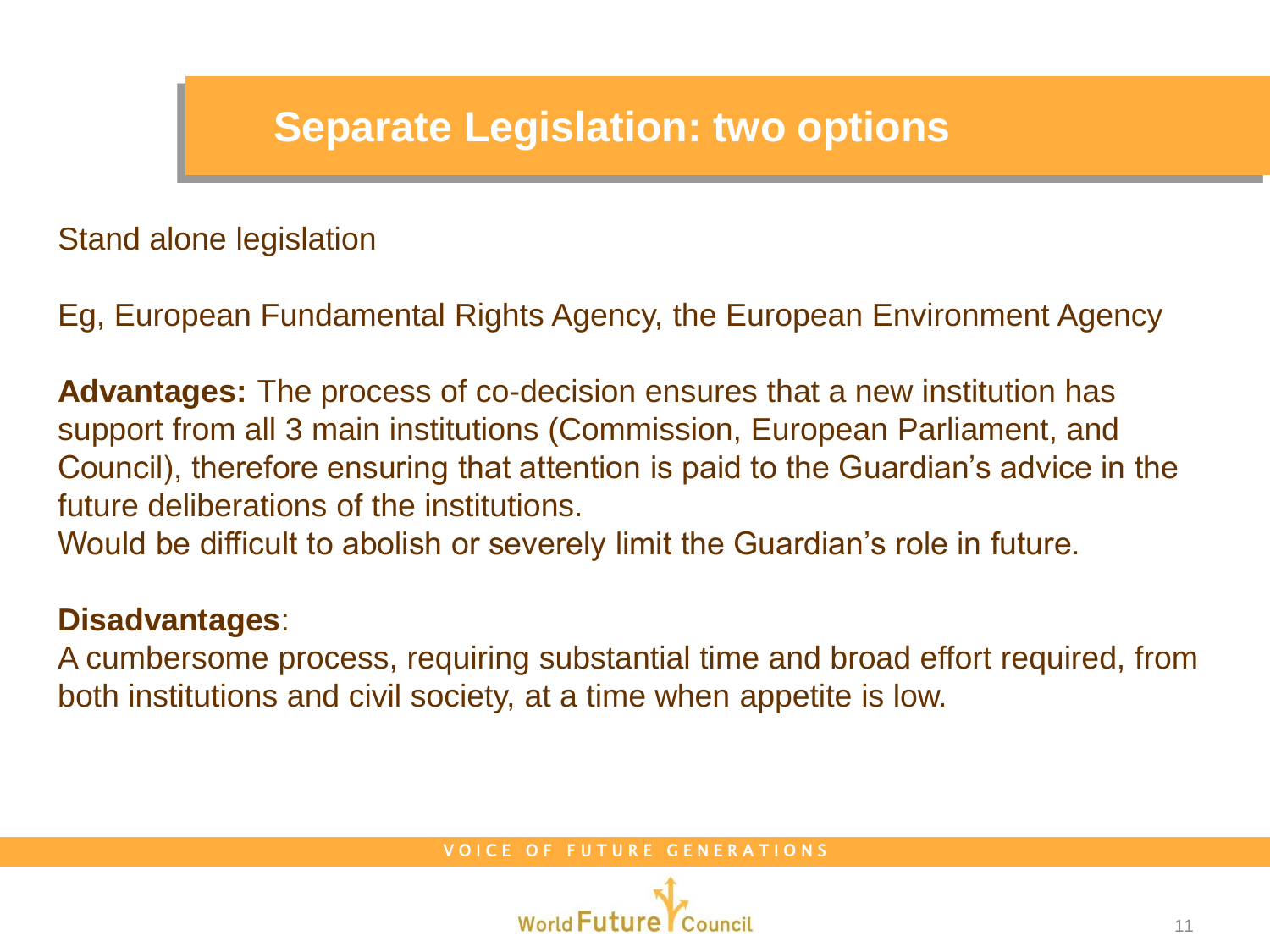## **Separate Legislation: two options**

Separate sectoral legislation

Include the establishment of a new body as an additional element in a piece of sectoral legislation. Involves legislation creating both a framework for regulation of a particular activity or product, and an organisation to implement or help enforce that legislation. eg **European Chemicals Agency**, **European Medicines Agency**

**Advantages:** Use the scope of the European Environmental Action Programme. Since the entry into force of the Lisbon Treaty, environmental action programmes have had a specific legal base in the form of article 192 (3), which allows for the adoption by co-decision of 'general action programmes setting out priority objectives to be attained'.

**Disadvantages:** Explicit focus on environmental measures only

The treaty base for action programmes specifies that measures necessary for their implementation will be adopted separately, under the normal environmental legislation provisions of the Treaty.

Unlikely that the EEAP will be revised significantly before it comes to an end in 2020.

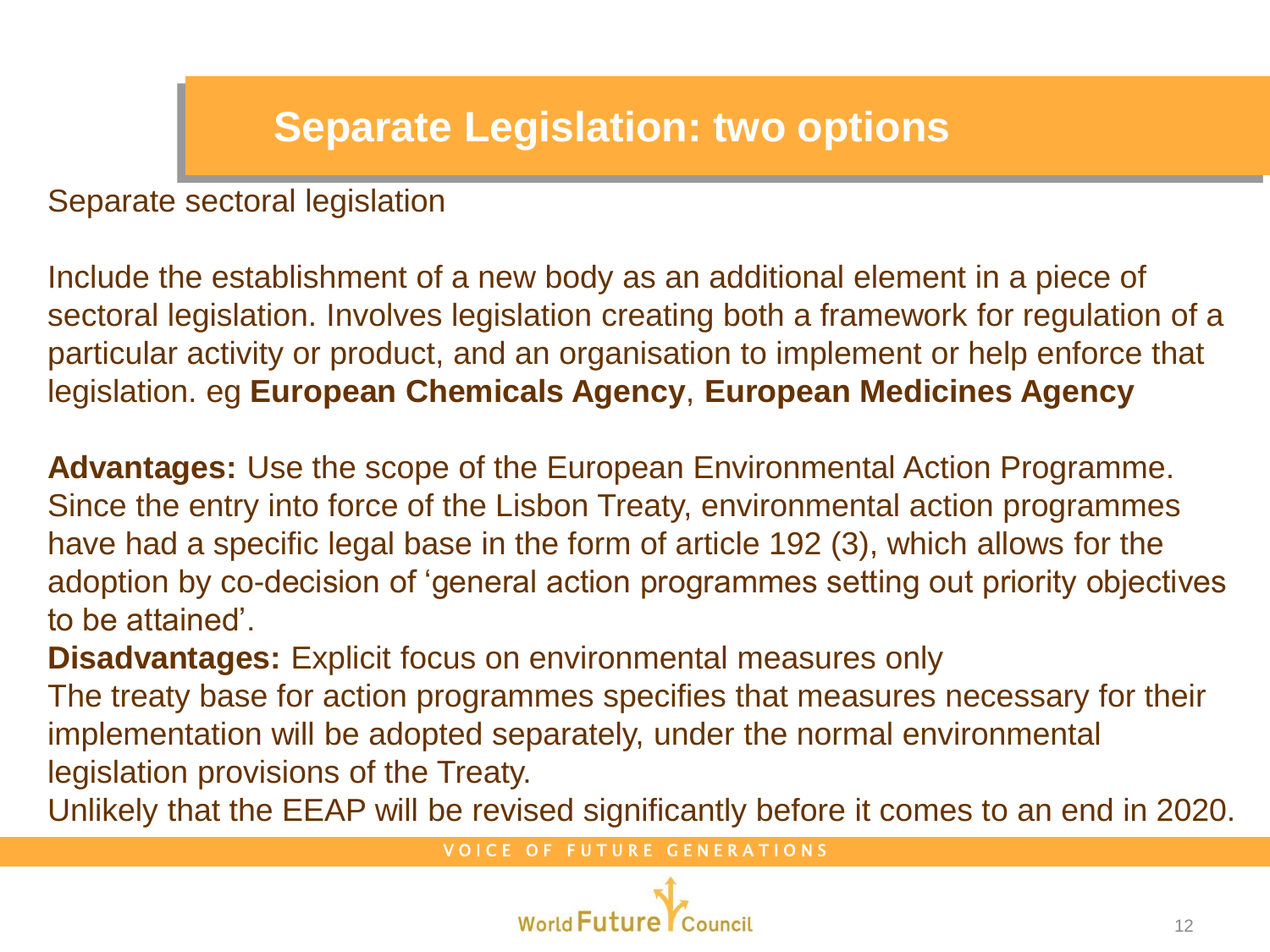### **Ad-hoc Administrative Arrangement**

Secure funding for such a body from philanthropic sources, and for it to operate as an entirely independent institution with no formal role.

**Advantages:** A role within the EU's administrative machinery could be achieved through decisions of the relevant institutions to allocate funding. Either the Commission's Regulatory Scrutiny Board, or secretariat roles in the European Parliament or the Council, could be strengthened by the explicit inclusion in their remit of tasks relating to the interests of future generations, or by creating separate cells charged with the task; and this could be achieved much more quickly than legislative routes.

**Disadvantages:** Creates uncertainty about the institution's longevity, independence and reach.

Part of the purpose of establishing a Guardian for Future Generations would be its capacity to inform and advise debate on policy in and between all 3 major EU institutions, yet this option potentially relates to working with only one institution.

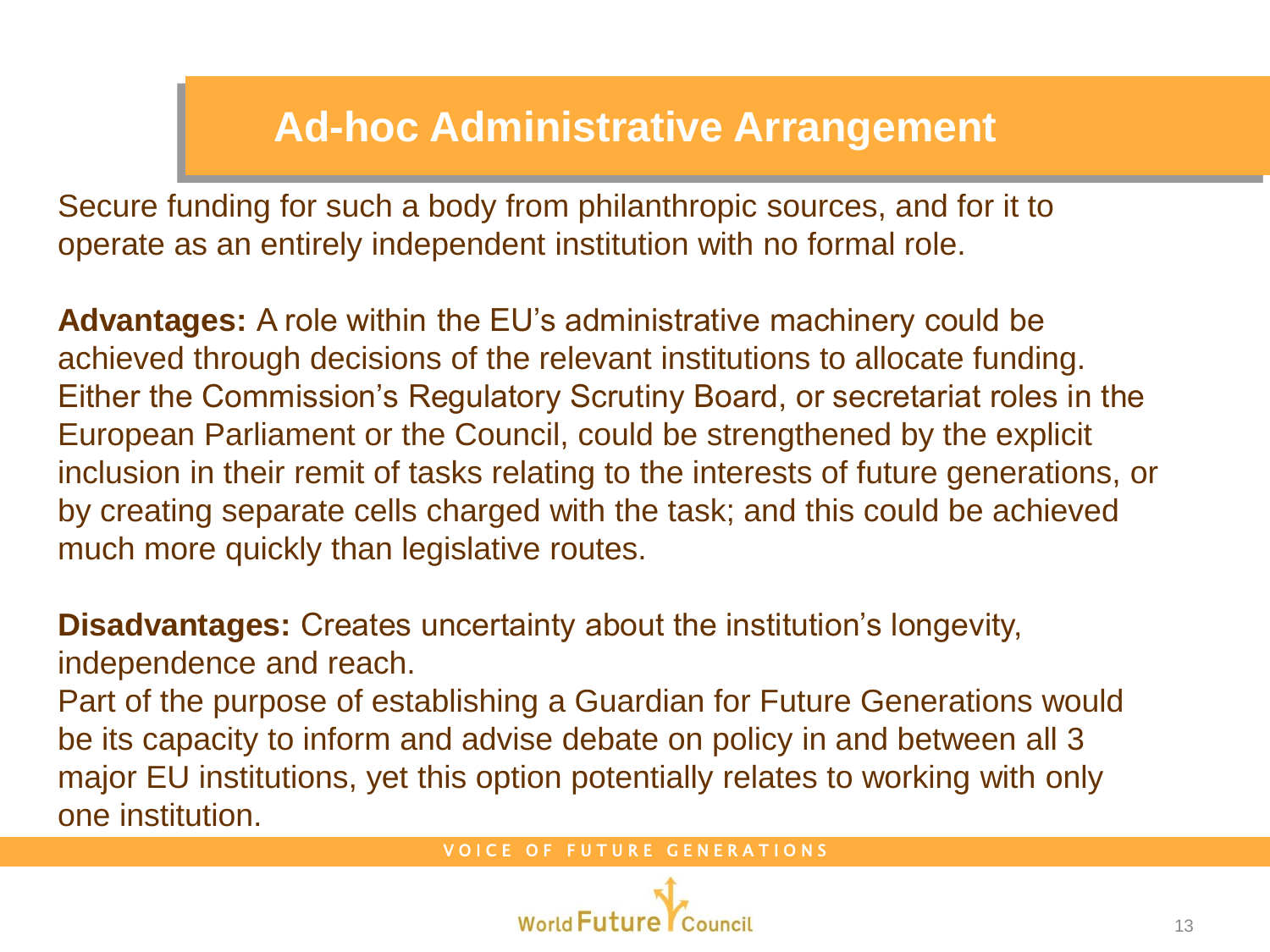### **Inter-Institutional Agreement**

This is a mechanism which is used to commit 2 or more of the key EU institutions, and usually all 3: Commission, Council and European Parliament, to a course of action, or to a particular procedural approach. Eg. for the implementation of the multi-annual financial framework; the current IIA on '*budgetary discipline, on cooperation in budgetary matters and on sound financial management*' is aimed at facilitating the annual budgetary procedure by laying down ground rules, and complements the provisions of the MFF regulation itself.

The IIA as a mechanism has had a formal Treaty basis (article 295) since the Lisbon Treaty. Article 295 states that:

'*The European Parliament, the Council and the Commission shall consult each other and by common agreement make arrangements for their cooperation. To that end, they may, in compliance with the Treaties, conclude interinstitutional agreements which may be of a binding nature*.'

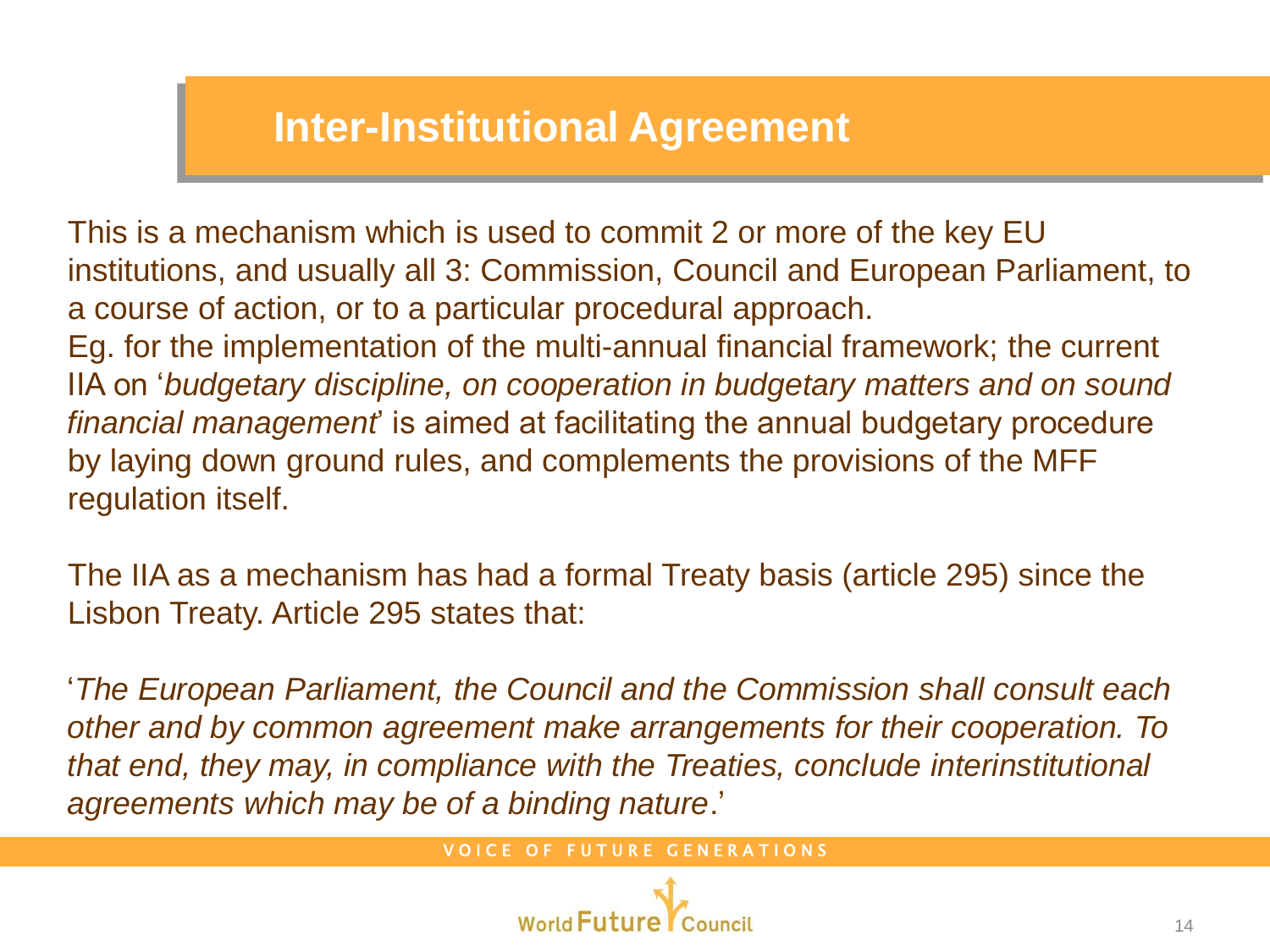### **Inter-Institutional Agreement**

**Disadvantages:** It would, in the first place, be difficult for an IIA to identify the funding necessary for establishment of a Guardian for Future Generations; this would need to be established separately (although in practice this could be achieved by one or more of the institutions committing part of their administrative budget to this objective).

Potentially vulnerable to one of the institutions choosing to pull out of the IIA, depending on its binding nature, the length of time for which an IIA is made binding, and the (as yet untested) limits of the 'binding nature' of article 295 IIAs.

Unlikely that there would be sufficient institutional and political will to develop an IIA on the issue of a Guardian for Future Generations in the absence of an immediate pressing political or practical need.

**Advantages**: Via an IIA, the issue would receive serious attention within all 3 institutions – arguably significantly more so than in the normal legislative process for sectoral acts. Greater buy-in and commitment, through collaboration between all 3 institutions.

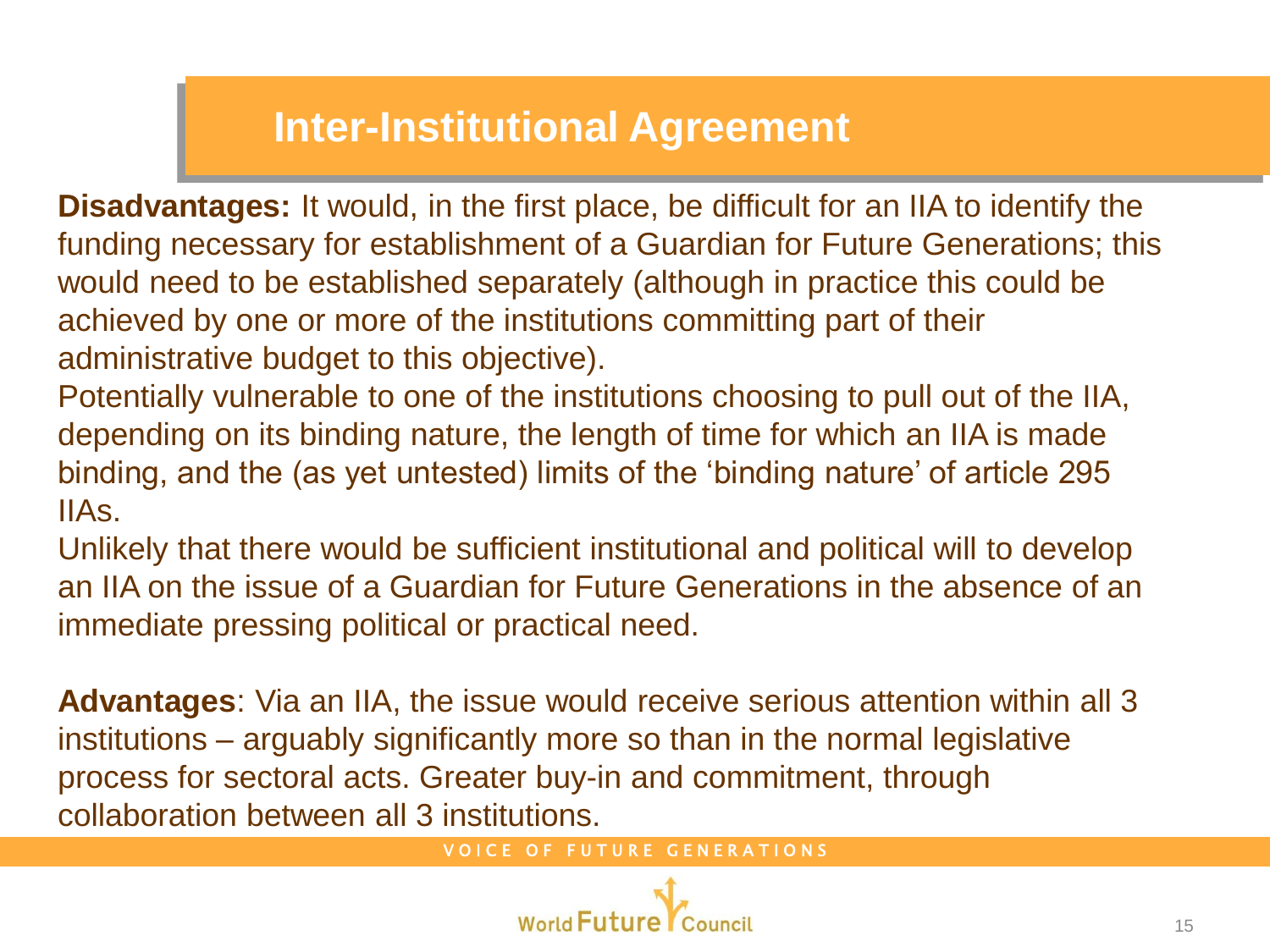### **Inter-Institutional Agreement**

### **An immediate opportunity**

Outlined by Commission Vice-President Timmermans: an IIA on Better Regulation. Designed particularly to gain greater traction in the Parliament and Council for impact assessments on legislation, and for ex post evaluation of existing legislation. **Why?** A weakness of the process of impact assessment is that it often fails to address explicitly the impacts on future generations; and implicitly considers only the interests of current generations in the way that most cost benefit assessment is carried out.

The proposed IIA is now due to be negotiated through Parliament and Council A possible approach would be to:

- ensure that there is an explicit reference in the IIA to the importance of addressing the interests of future generations, in both current proposals, and evaluations of the adequacy of the existing EU acquis and
- press for Council and Commission agreement to the establishment of a specific office which would be consulted on the development of legislative proposals, on impact assessments, and on evaluations, and whose reports would be made public to inform wider stakeholder discussion, as well as the legislative process

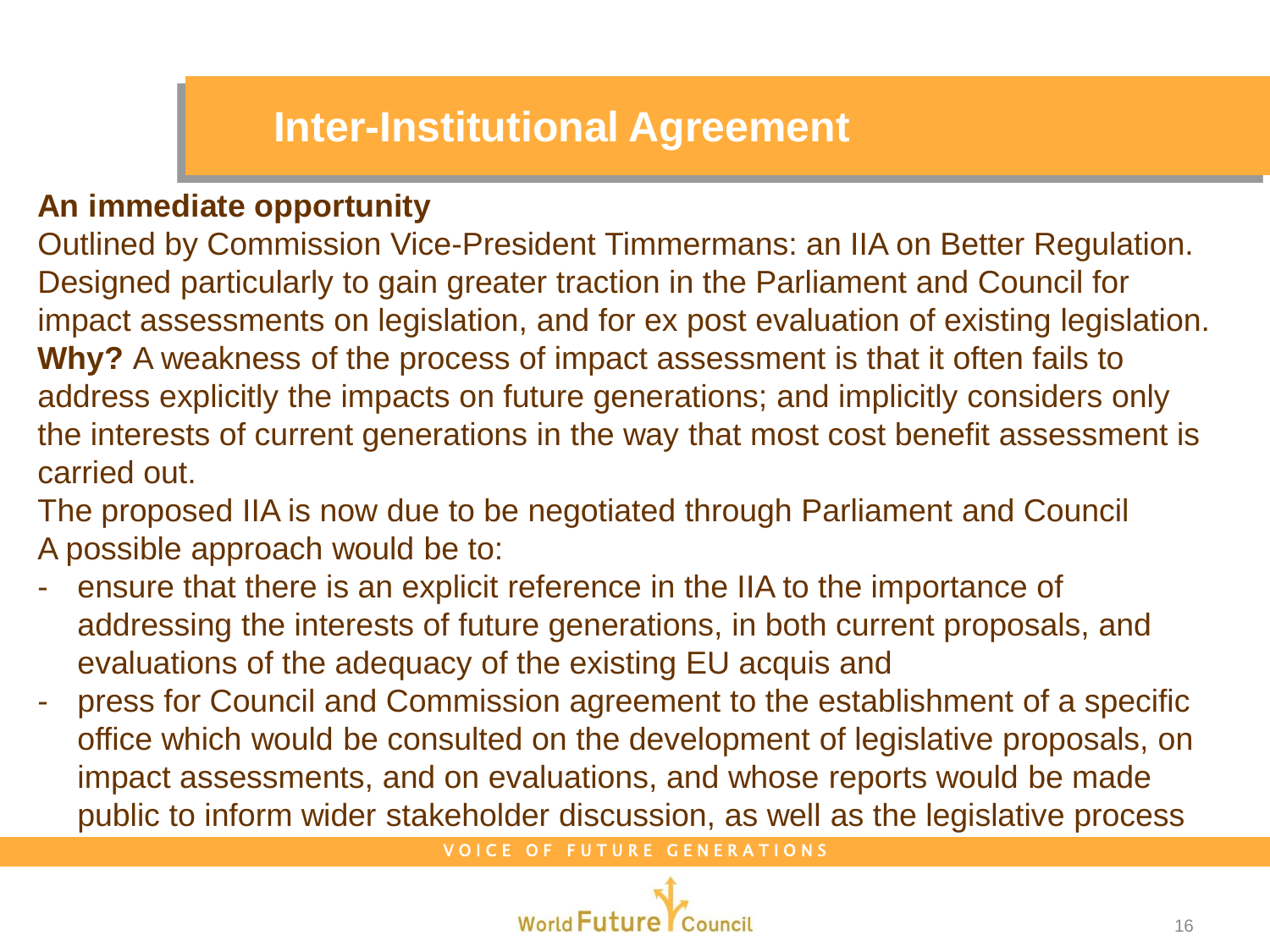### **A dilemma?**

A key question that follows from this discussion is whether a weaker Guardian for Future Generations role established through a weaker route – such as an ad hoc administrative agreement presents a first step

**Advantages**: Arguably, any development which improves the scope for adequately reflecting the principle of solidarity with future generations in EU policymaking is a step in the right direction. **Disadvantages**: A risk that it compromises more decisive, more formal and stronger actions And is used by reluctant voices as an excuse for not establishing more

effective arrangements.

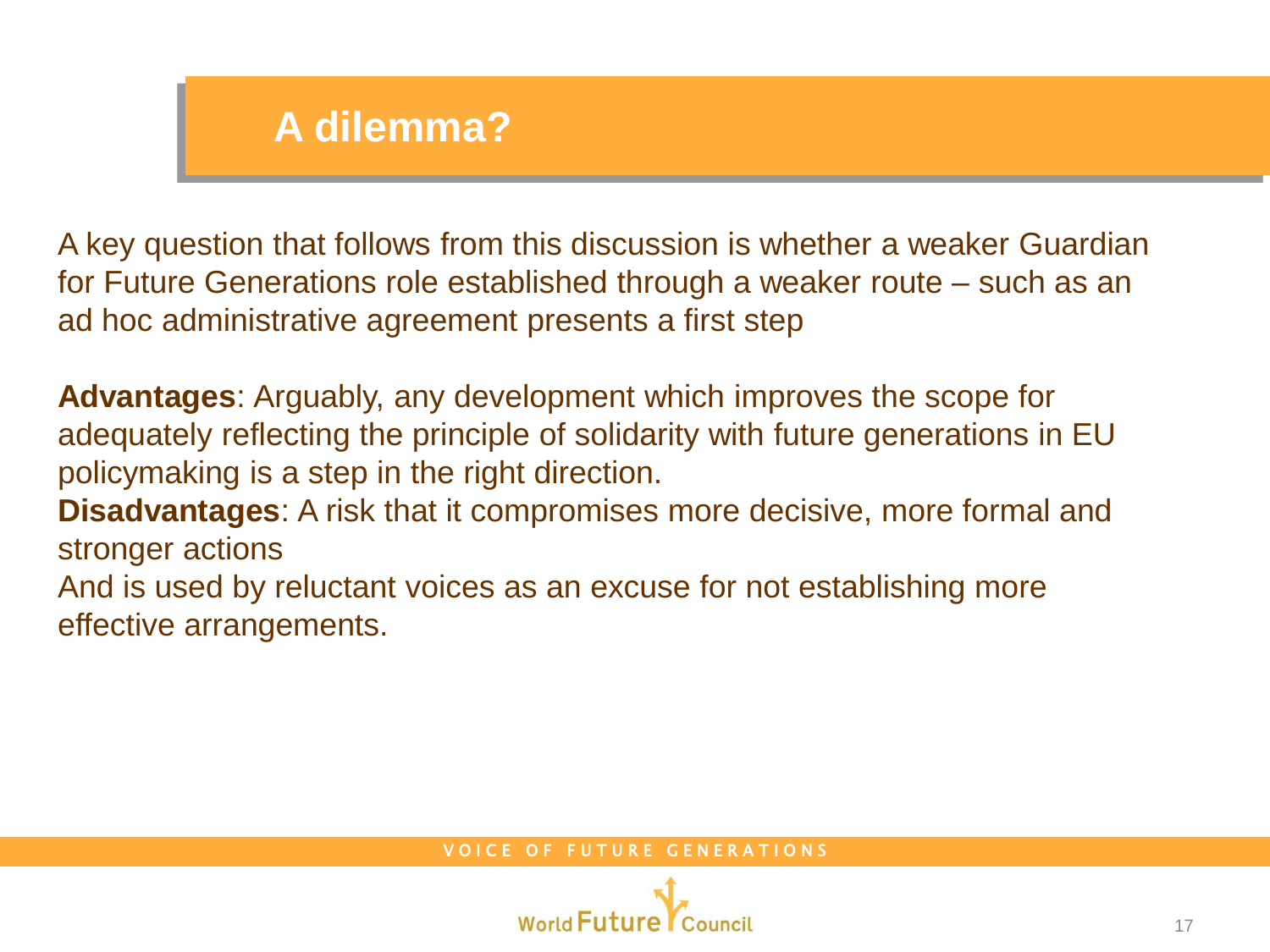### **6 Myth Busters**

- 1. Not adding bureaucracy or intended to drain from existing limited resources
- 2. Not a trade off between future and present generations
- 3. Not a youth representative
- 4. No political veto
- 5. Not limited to the environment or even sustainable development – this is about a common heritage
- 6. Not a new idea reflects historical, spiritual and cultural understanding of our connection with our surroundings, and our responsibility, looking ahead to the Seventh Generation



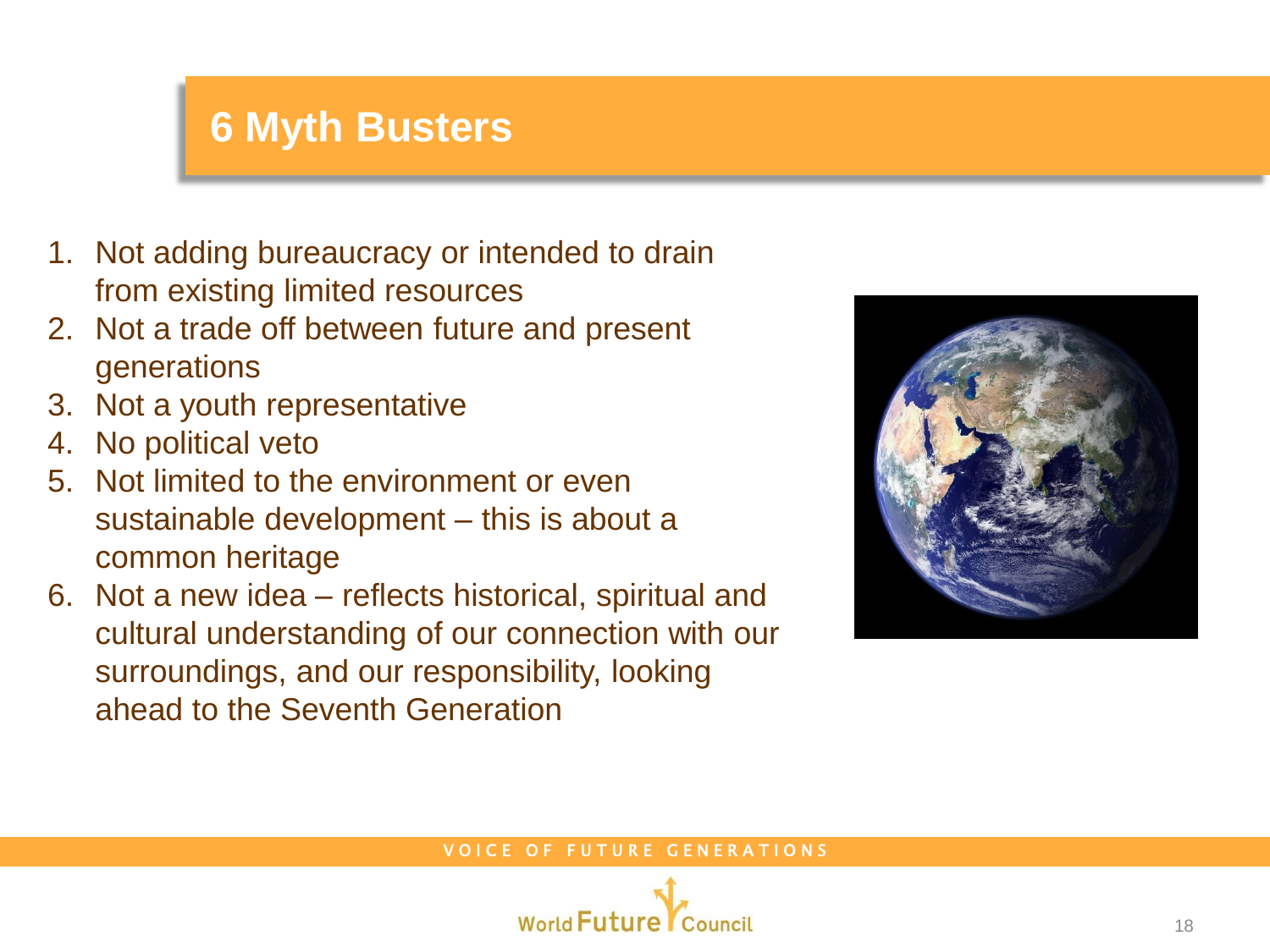

### *"We are made wise not by the recollection of our past but by the responsibility for our future." George Bernard Shaw*